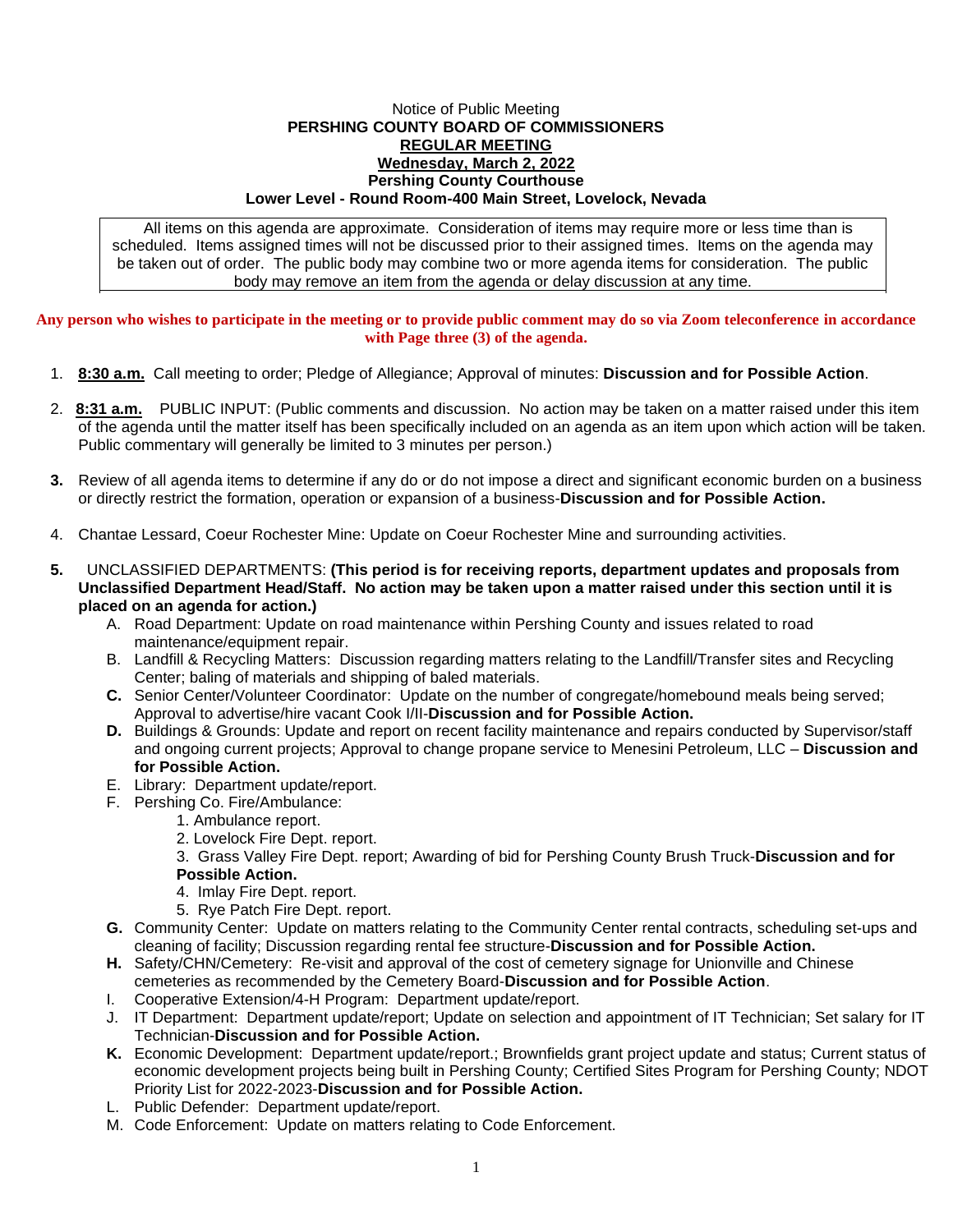- **6.** ELECTED DEPARTMENTS: **(This period is for receiving reports, department updates and proposals from Elected Officials/Staff. No action may be taken upon a matter raised under this section until it is placed on an agenda for action.)**
	- **A.** Lacey Donaldson, Clerk-Treasurer: Department update/report; Approval of corrections/changes to the Tax Roll-**Discussion and for Possible Action.**
	- B. Rene Childs, Auditor-Recorder: Department update/report.
	- C. Laureen Basso-Cerini, Assessor: Department update/report.
	- D. Bryce Shields, District Attorney: Department update/report.
	- E. Judge Karen Stephens, Justice Court: Department update/report.
	- F. Jerry Allen, Sheriff: Update/report on matters relating to the Pershing County Sheriff's Office.
- 7. Derby Field Airport: Update on matters relating to the Derby Field Airport.
- **8.** Acceptance of resignation of Kamin VanGuilder, M.D., as Pershing County Health Officer; Appointment of Pershing County Health Officer-**Discussion and for Possible Action.**
- **9.** Board appointments: Library Board of Trustees; Wildlife Advisory Board-**Discussion and for Possible Action.**
- 10. **10:00 a.m.** PLANNING & BUILDING DEPARTMENT/IMLAY WATER SYSTEM MATTERS/PERSHING ELECTRICAL:
	- A. Department written update/report.
	- B. Submittal of Monthly Building Permits/fees collected.
	- C. Submittal of Monthly Business License applications and fees collected.
	- D. Submittal of Monthly Water Report/fees collected from the Imlay Water System.
	- **E.** Request for review and possible approval of a 2-year time extension for the special use permit issued to sPower (Pershing Solar, LLC) on Phase 1 which was approved March 4, 2020, to allow for solar power development on 2154 acres of privately owned land approximately 4 miles north of Lovelock on North Meridian Road in Pershing County, Nevada, pursuant to Pershing Co. Code 15.18.130 Special Use Permit Maintenance-**Discussion and for Possible Action.**
	- **F.** Letter from Jim and Cindy Fizgerald regarding four months of fluctuating water usage for a total of 308,000 gallons at a 203 California Street which is unoccupied, request for investigation and removal of charges-**Discussion and for Possible Action.**
	- **G.** Review of report received from Farr West Engineering regarding the Grass Valley Hydrographic Basin Analysis-**Discussion and for Possible Action.**
- 11. Update from Emergency Management relating to the COVID-19; List of proposed projects, prioritizing and changing/amending the projects for allocation of the Covid-19 American Rescue Plan funding for Pershing County in the amount of \$1,306,252.00-**Discussion and for Possible Action.**
- 12. Litigation Meeting.
- 13. Report from Legal Counsel.
- 14. Report from Administrative Assistant/HR Rep.-County Commissioner's Office.
- 15. Items for future agendas-**Discussion and for Possible Action.**
- 16. Correspondence.
- 17. Board Member reports of meetings attended/Board Liaison reports of meetings attended. (Nevada Works, Safety, Hospital Board, Emergency Management, Cemetery, Recreation Board, WNDD, Pe. Co. Economic Dev./, Community Center, Airport Advisory Board; Museum Advisory Board, Library Board, Senior Center Advisory Board, Central Nevada Water Authority, Planning Board, Broadband Advisory Board, 911 Committee, Solid Waste Management Recycling Advisory Board, Pe. Co. Volunteer Advisory Board, T. V. Board, Frontier Coalition, Humboldt River Water Basin Authority.)
- 18. PUBLIC INPUT: (Public comments and discussion. No action may be taken on a matter raised under this item of the agenda until the matter itself has been specifically included on an agenda as an item upon which action will be taken. Public commentary will generally be limited to 3 minutes per person.)
- 19. Vouchers, Claims and Expenditures for Review (The vouchers, claims, and expenditures presented under this section are for discussion and possible action) - **Discussion and for Possible Action**.